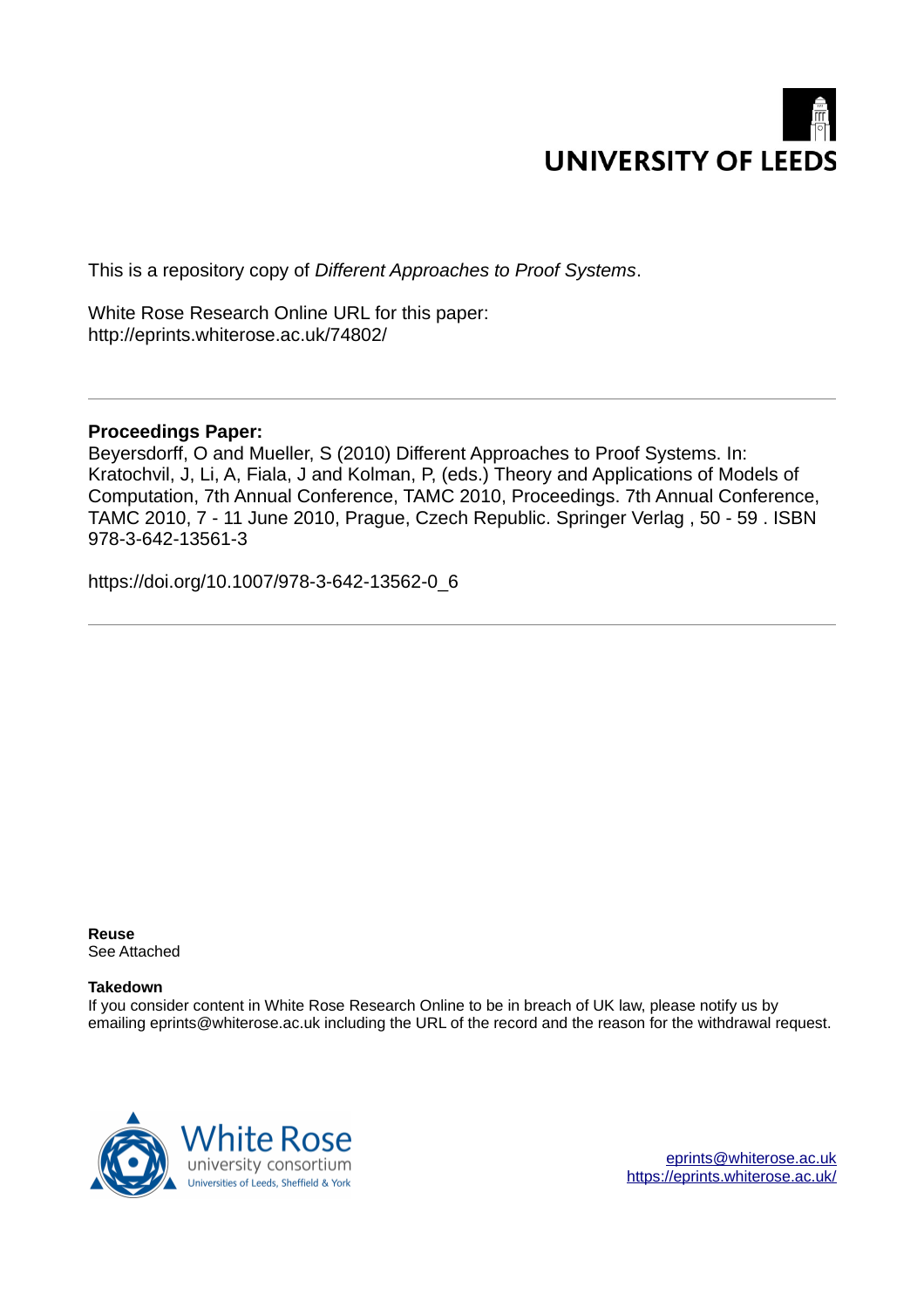# Different Approaches to Proof Systems

Olaf Beyersdorff<sup>1\*</sup> and Sebastian Müller<sup>2\*\*</sup>

<sup>1</sup> Institute of Computer Science, Humboldt University Berlin, Germany <sup>2</sup> Faculty of Mathematics and Physics, Charles University Prague, Czech Republic {beyersdo,smueller}@informatik.hu-berlin.de

Abstract. The classical approach to proof complexity perceives proof systems as deterministic, uniform, surjective, polynomial-time computable functions that map strings to (propositional) tautologies. This approach has been intensively studied since the late 70's and a lot of progress has been made. During the last years research was started investigating alternative notions of proof systems. There are interesting results stemming from dropping the uniformity requirement, allowing oracle access, using quantum computations, or employing probabilism. These lead to different notions of proof systems for which we survey recent results in this paper.

## 1 Introduction

In their seminal paper [CR79], Cook and Reckhow defined the notion of a *proof* system for an arbitrary language  $L$  as a polynomial-time computable function f with range L. A string w with  $f(w) = x$  is called an  $f$ -proof for  $x \in L$ . All classical proof systems like Resolution, Cutting Planes, or Frege systems fall under this general concept, and in the last thirty years there has been great progress in understanding the complexity of proofs in this model (cf. [Seg07] for a recent survey).

While the Cook-Reckhow approach is certainly the most useful setting for practical applications, it is nevertheless interesting to ask what happens if we allow alternative computational resources for the verification of proofs. This approach is very common in complexity theory where besides (non-)deterministic polynomial time a number of other models like randomisation, non-uniformity, oracle access, or new paradigms as quantum computing are studied.

In proof complexity these considerations were started recently by several researchers. In this paper we mainly survey results on proof systems with advice which were introduced by Cook and Krajíček [CK07], but also mention randomised systems investigated by Hirsch and Itsykson [HI10,Hir10] and quantum proof systems introduced by Pudlák [Pud09]. The common idea in these approaches is that verification of proofs can be performed with additional resources,

<sup>★</sup> This paper was written while the first author was visiting Sapienza University of Rome under support of DFG grant KO 1053/5-2.

<sup>\*\*</sup> Supported by the Marie Curie FP7 Initial Training Network MALOA (no. 238381).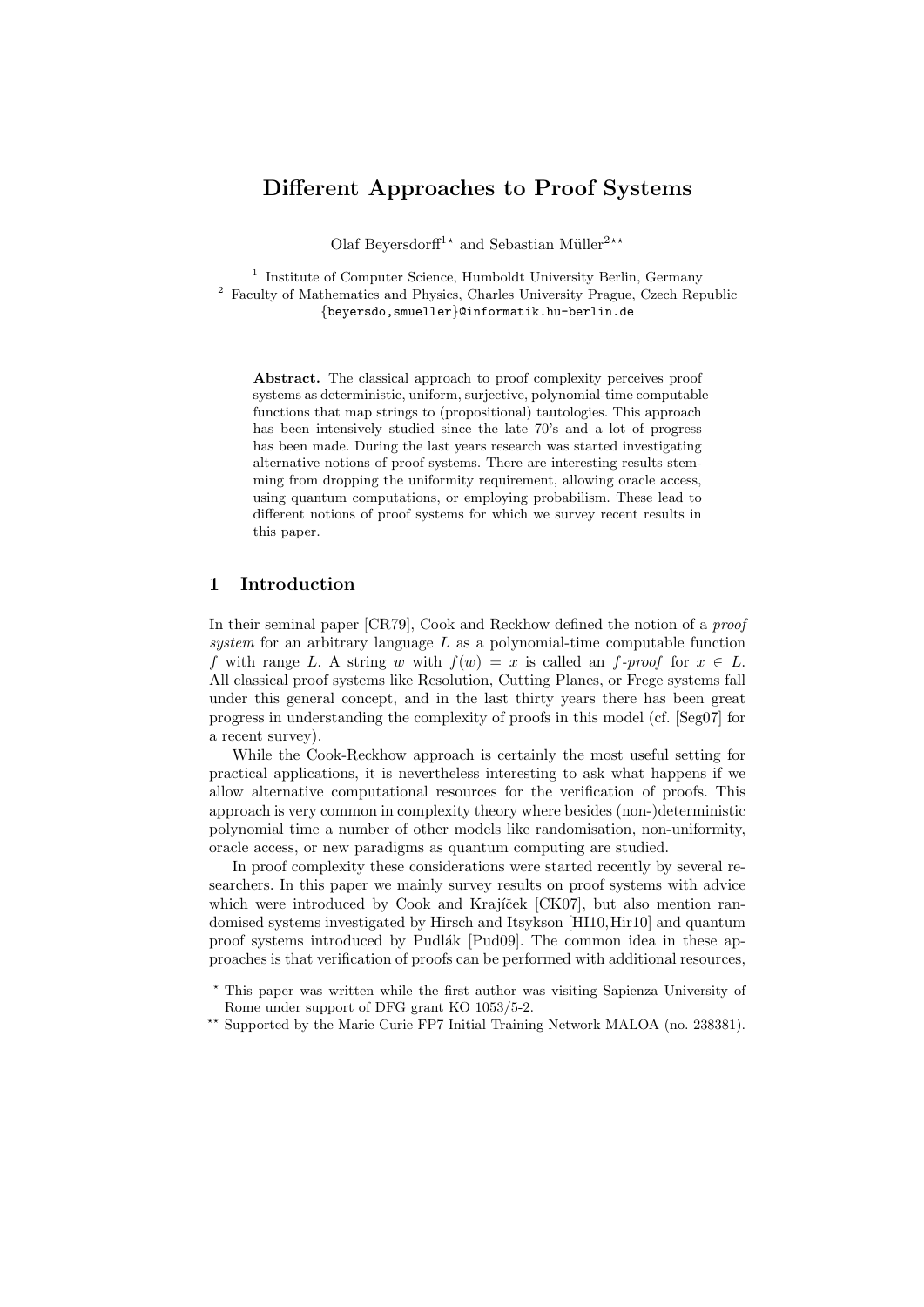not just polynomial time. The results show a number of new phenomena such as the existence of optimal proof systems with advice or under weak oracles. Such results are not known in the classical setting. We also address other interesting questions such as the existence of polynomially bounded proof systems—which receives a different characterization in the advice model—and whether proofs can be shortened by using quantum rules.

## 2 Proof Systems Using Advice

Our first non-classical model will be proof systems that use advice. Like in the classical setting of Karp and Lipton [KL80] this will allow the proof systems to use a specified amount of non-uniform information. Proof systems with advice were recently introduced by Cook and Krajíček [CK07] and further developed by Beyersdorff, Köbler, and Müller [BKM09, BM09, BM].

#### 2.1 Setting the Stage

Our general model of computation for proof systems  $f$  with advice is a polynomial-time Turing transducer with several tapes: an input tape containing the proof  $\pi$ , possibly several work tapes for the computation of the machine, an output tape where we output the proven element  $f(\pi)$ , and an advice tape containing the advice. We start with a quite flexible definition of proof systems with advice for arbitrary languages, generalizing the notion of propositional proof systems with advice from [CK07].

**Definition 1** ( [BKM09]). For a function  $k : \mathbb{N} \to \mathbb{N}$ , a proof system f for L is a proof system with  $k$  bits of advice, if there exist a polynomial-time Turing transducer M, an advice function  $h : \mathbb{N} \to \Sigma^*$ , and an advice selector function  $\ell : \Sigma^* \to 1^*$  such that

- 1.  $\ell$  is computable in polynomial time,
- 2. M computes the proof system  $f$  with the help of the advice  $h$ , i.e., for all  $\pi \in \Sigma^*$ ,  $f(\pi) = M(\pi, h(|\ell(\pi)|))$ , and
- 3. for all  $n \in \mathbb{N}$ , the length of the advice  $h(n)$  is bounded by  $k(n)$ .

For a class F of functions, we denote by  $ps/F$  the class of all  $ps/k$  with  $k \in F$ .

We say that f uses k bits of input advice if  $\ell$  has the special form  $\ell(\pi) = 1^{|\pi|}$ . On the other hand, in case  $\ell(\pi) = 1^{|f(\pi)|}$  for all  $\pi$  in the domain of f, then f is said to use  $k$  bits of output advice. By this definition, proof systems with input advice use non-uniform information depending on the length of the proof, while proof systems with output advice use non-uniform information depending on the length of the proven formula.

We note that proof systems with advice are a quite powerful concept, as for every language  $L \subseteq \Sigma^*$  there exists a proof system for L with only one bit of advice. In contrast, the class of all languages for which proof systems without advice exist coincides with the class of all recursively enumerable languages.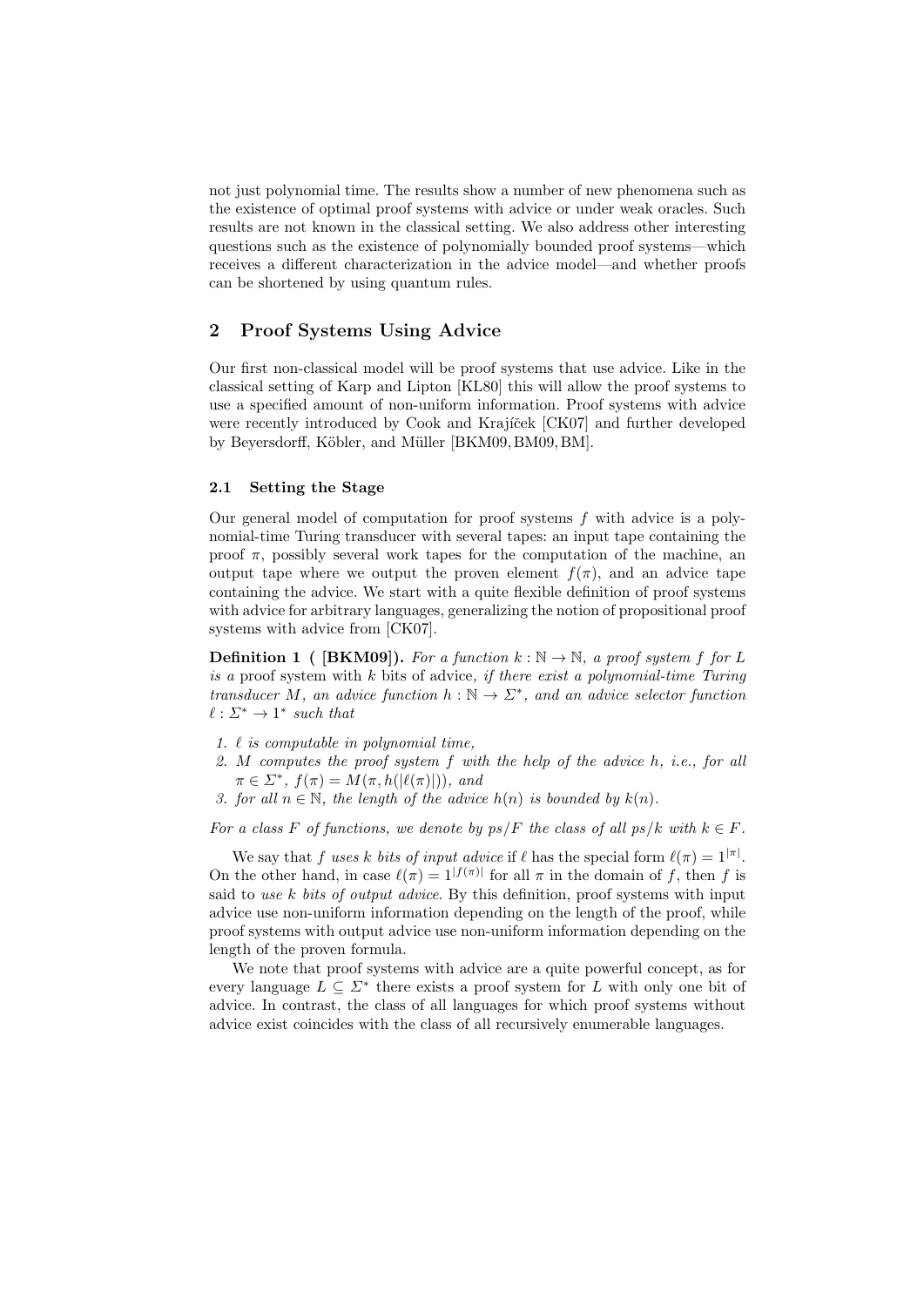#### 2.2 Polynomially Bounded Proof Systems with Advice

The classical Cook-Reckhow Theorem states that  $NP = \text{coNP}$  if and only if the set of all tautologies TAUT has a polynomially bounded proof system, i.e., there exists a polynomial p such that every tautology  $\varphi$  has a proof of size  $\leq p(|\varphi|)$ in the system. Consequently, showing super-polynomial lower bounds to the proof size in propositional proof systems of increasing strength provides one way to attack the P/NP problem. This approach, also known as the Cook-Reckhow program, has lead to a very fruitful research on the length of propositional proofs.

What happens if the proof systems may use advice? Which languages admit polynomially bounded proof systems in this new model? In [BKM09] a complete characterization of this question was given. In particular, there is a tight connection of this problem to the notion of nondeterministic instance complexity. Similarly as Kolmogorov complexity, instance complexity measures the complexity of individual instances of a language [OKSW94]. We now give the definition of nondeterministic instance complexity from [AKMT00].

**Definition 2** (Arvind et al. [AKMT00]). For a set L and a time bound t. the t-time-bounded nondeterministic instance complexity of  $x$  with respect to  $L$ is defined as  $nic^t(x : L) = min\{|M| : M \text{ is a } t\text{-time-bounded nondeterministic}\}$ machine,  $L(M) \subseteq L$ , and M decides correctly on x.

We collect all languages with prescribed upper bounds on the running time and nondeterministic instance complexity in a complexity class.

Definition 3 ( [BKM09]). The complexity class NIC[log, poly] contains all languages L for which there exists a polynomial p such that  $nic^p(x: L) \leq O(\log |x|)$ holds for all  $x \in \Sigma^*$ .

This class can be strictly placed between familiar non-uniform complexity classes:

Theorem 4 (  $[BKM09]$ ). NP  $\subsetneq$  NP/1  $\subsetneq$  NP/log  $\subsetneq$  NIC[log, poly]  $\subsetneq$  NP/poly.

The classes in Theorem 4 are exactly the classes which in appear in the characterization of polynomially bounded proof systems with advice, as given in Table 1. Quite unusually in complexity theory, all complexity classes appearing in this table are distinct by Theorem 4.

|            | input advice   | output advice | reference |
|------------|----------------|---------------|-----------|
| $ps$ /poly | NP/poly        | NP/poly       | [BKM09]   |
| $ps/\log$  | NIC[log, poly] | NP/log        | [BKM09]   |
| ps/1       | NIC[log, poly] | NP/1          | [BKM09]   |
| ps/0       | ΝP             |               | [CR79]    |

Table 1. Languages with polynomially bounded proof systems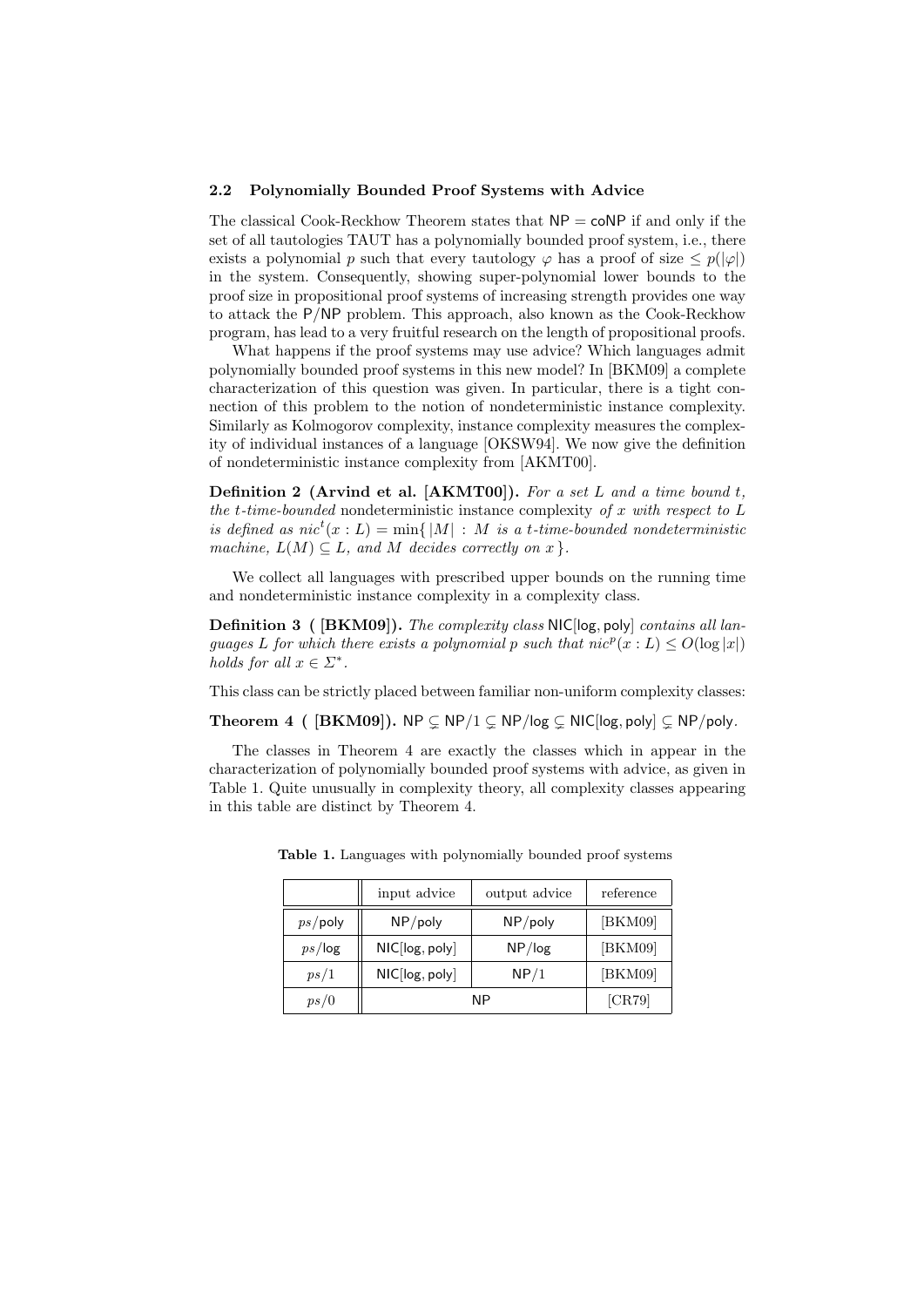Concentrating on propositional proof systems (or more generally, on languages from coNP), the picture simplifies a bit because it was shown in [BKM09] that for a language  $L \in \text{coNP}$ ,  $L \in \text{NP}/\text{log}$  if and only if  $L \in \text{NIC}[\text{log}, \text{poly}].$ 

It is also natural to ask, how likely these assumptions actually are, i.e., what consequences follow from the assumption that such proof systems exist. For TAUT we obtain a series of collapse consequences of presumably different strength as shown in Table 2.

Table 2. Consequences of the existence of polynomially bounded proof systems (results are from [BKM09])

| Assumption                                                                                                                                                        | Consequence                                                                                                                                                   |  |
|-------------------------------------------------------------------------------------------------------------------------------------------------------------------|---------------------------------------------------------------------------------------------------------------------------------------------------------------|--|
| if TAUT has a polynomially bounded $\dots$                                                                                                                        | then $PH$ collapses to $\ldots$                                                                                                                               |  |
| (input or output advice)<br>$ps$ /poly<br>(input or output advice)<br>$ps/\log$<br>ps/O(1)<br>(input advice)<br>(output advice)<br>ps/O(1)<br>(no advice)<br>ps/0 | $S_2^{\text{NP}} \subseteq \Sigma_3^{\text{P}}$<br>$\mathsf{P}^{\sf NP[log]}$<br>$\mathsf{P}^{\mathsf{NP}[\mathsf{log}]}$<br>$P^{NP[O(1)]} = BH$<br><b>NP</b> |  |

#### 2.3 Optimal Proof Systems with Advice

Proof systems are compared according to their strength by simulations as introduced in [CR79] and [KP89]. If f and g are proof systems for  $L$ , we say that g simulates f if there exists a polynomial p such that for all  $x \in L$  and f-proofs w of x there is a g-proof w' of x with  $|w'| \leq p(|w|)$ . If such a proof w' can even be computed from  $w$  in polynomial time, we say that  $q$  p-simulates  $f$ . Proof systems  $f, g$  which mutually (p-)simulate each other are called  $(p$ -)equivalent.

A prominent open question posed in [KP89] is whether there exists a strongest proof system, called a  $(p-)optimal$  proof system, which  $(p-)simulates$  all proof systems for  $L$ . This question has interesting consequences such as existence of complete languages for promise classes [KMT03, BS09]. Despite a considerable research effort the existence of optimal proof systems is still open (cf. [Hir10] in this volume). Surprisingly, Cook and Krajíček [CK07] have shown that there exists a propositional proof system with one bit of input advice which simulates all classical Cook-Reckhow proof systems. The proof of this result easily generalizes to arbitrary languages  $L$ , thus yielding:

Theorem 5 (Cook, Krajíček [CK07], [BKM09]). For every language L there exists a proof system  $P$  with one bit of input advice such that  $P$  simulates all ps/ $log$  for L. Moreover, P p-simulates all advice-free proof systems for L.

In contrast, it seems unlikely that we can obtain a similar result for output advice by current techniques (cf. [BM08] were we investigated this problem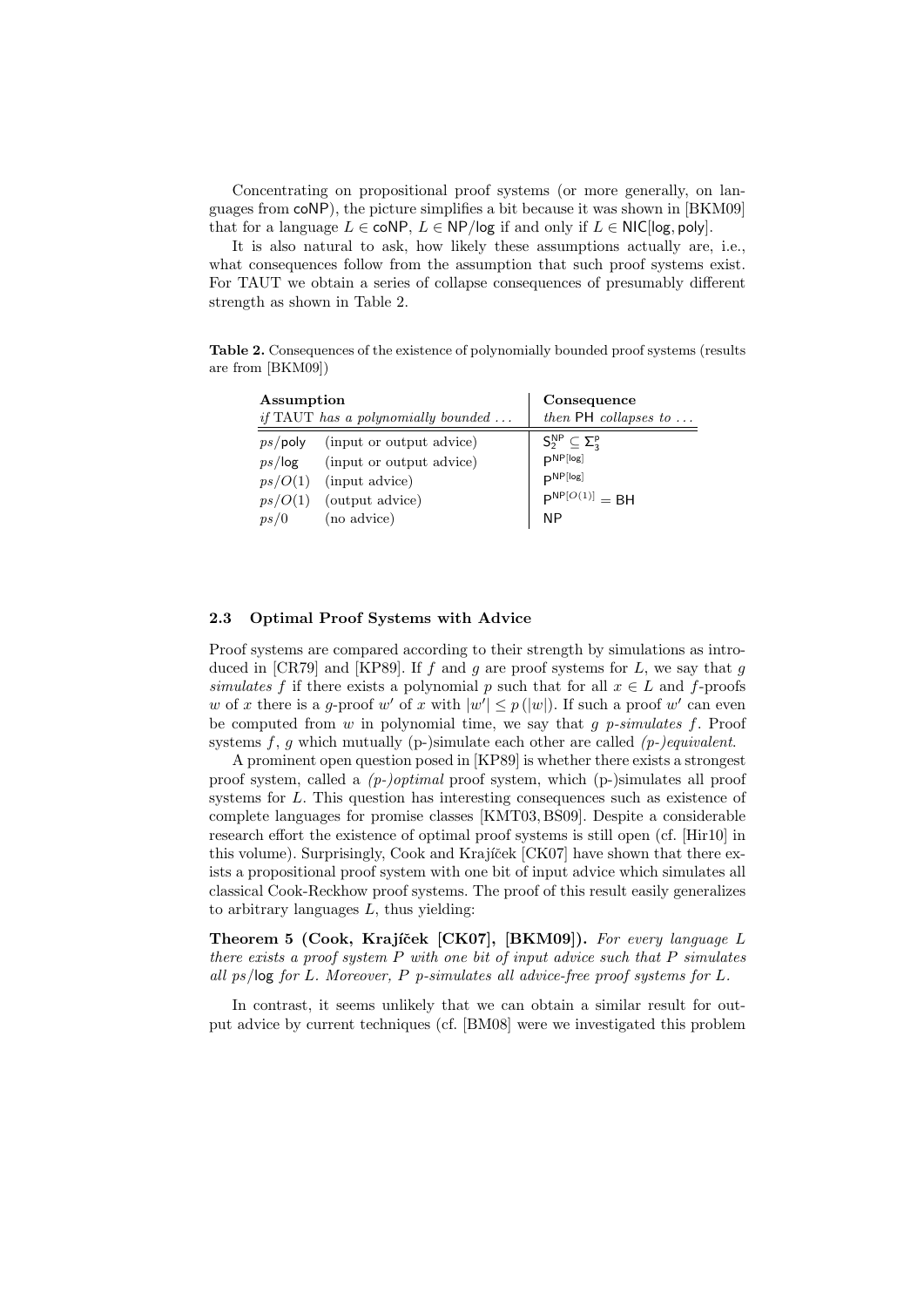for propositional proof systems). The question whether this optimality result can be strengthened to p-optimality (where the simulations are replaced by psimulations) was also studied in detail in [BM08], with both negative and positive results providing partial answers to the question.

We remark that optimal proof systems are known to imply complete sets for various promise classes [KMT03], and this relation also holds in the presence of advice [BS09]. A related line of research has shown strong time and space hierarchy theorems for randomised and other semantic classes which use advice [FS04, FST05, vMP07, KvM08]. All these results are not known to hold in the classical advice-free setting.

#### 2.4 Proof Systems with Advice and Bounded Arithmetic

Propositional proof systems enjoy a very close relationship to weak arithmetic theories, so-called bounded arithmetic, which in particular yields insight into strong proof systems as Frege systems and their extensions [Kra95]. This connection also holds in the presence of advice, and this, in fact, was the motivation for their introduction in [CK07]. There, Cook and Krajíček investigate Karp-Lipton collapse consequences of the assumption  $\mathsf{NP} \subseteq \mathsf{P/poly}$ . The classical Karp-Lipton Theorem states that  $NP \subseteq P/poly$  implies a collapse of the polynomial hierarchy PH to its second level [KL80]. Subsequently, these collapse consequences have been improved by Köbler and Watanabe [KW98] to ZPP<sup>NP</sup> and by Sengupta and Cai to  $S_2^p$  (cf. [Cai07]). Making the stronger assumption that  $NP \subseteq P/poly$ is provable in some weak arithmetic theory, Cook and Krajíček obtained stronger collapse consequences, namely to the Boolean hierarchy if the theory is  $PV$  (cf. also  $[Je\check{r}09,BM]$ ).

One important intermediate step towards this result is a surprising trade-off between advice and nondeterminism (which is unlikely to hold without reference to bounded arithmetic):

Theorem 6 (Cook, Krajíček [CK07]). PV proves NP  $\subseteq$  P/poly if and only if PV proves  $\text{coNP} \subseteq \text{NP}/O(1)$ .

The latter condition can be interpreted as saying that there exists a polynomially bounded proof system using constant advice (and, moreover, the polynomial boundedness in provable in  $PV$ ). In fact, Cook and Krajíček even exhibit a natural proof system  $P$  with advice that is polynomially bounded if  $PV$  proves  $NP \subseteq P/poly$ : the system P is an extended Frege system with constant advice.

#### 2.5 Simplifying the Advice

From a practical point of view, proof systems with advice are susceptive to criticism: advice can be arbitrarily complex (even non-recursive) and thus verifying proofs with the help of advice does not form a feasible model to use in practice. The next result shows that for propositional proof systems, logarithmic advice can be replaced by a sparse NP-oracle without increasing the proof length.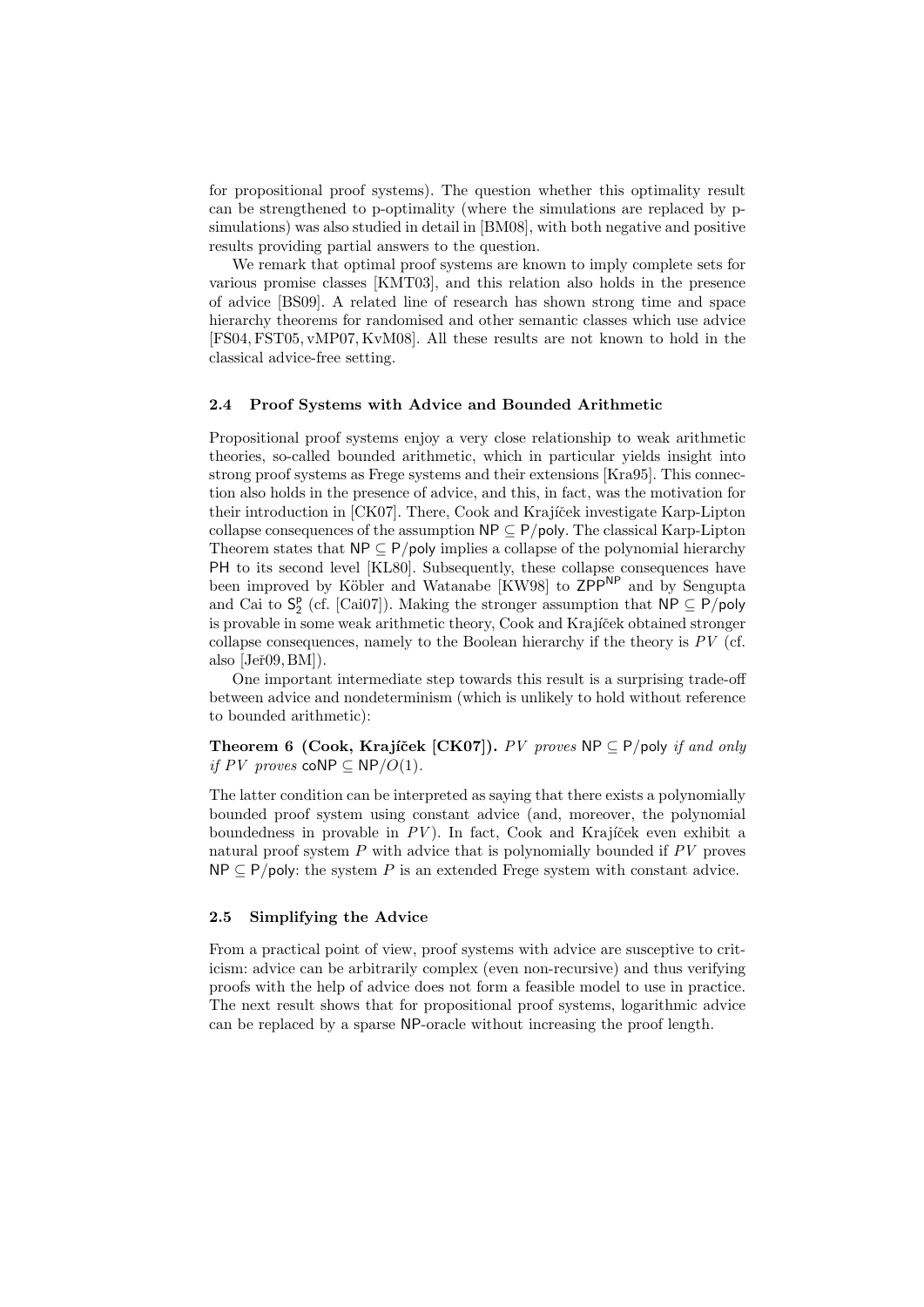#### Theorem 7 ( [BM09]).

- 1. Every propositional proof system with logarithmic advice is simulated by a propositional proof system computable in polynomial time with access to a sparse NP-oracle.
- 2. Conversely, every propositional proof system computable in polynomial time with access to a sparse NP-oracle is simulated by a propositional proof system with logarithmic advice.

We remark that sparse NP-sets indeed seem to be very weak if used as oracles. For instance, TAUT  $\notin$  NP<sup>S</sup> with a sparse NP-oracle S, unless the polynomial hierarchy collapses to its second level [Kad89].

Another simplification of advice was investigated in [BM09]. As we have seen, there are two natural ways to enhance proof systems with advice by either supplying non-uniform information to the proof (input advice) or to the proven formula (output advice). Intuitively, input advice is the stronger model: proofs can be quite long and formulas of the same size typically require proofs of different size. Hence, supplying advice depending on the proof size is not only more flexible, but also results in more advice per formula.

Therefore, shifting the advice from the proof to the formula will result in a simplification of advice. In this direction in was shown in [BM09] that if there exists a proof system with advice with nontrivial upper bounds on the proof lengths, then there is such a proof system with output advice.

## 3 Probabilistic Proof Systems

We will now turn to the use of probabilism to compute proof systems. Usually, the term "probabilistic proofs" is associated with interactive proof systems like IP or Babai's Arthur-Merlin classes MA and AM. Besides from randomisation, the power of these proof systems stems from using interaction between a powerful prover and a polynomial-time verifier.

A non-interactive model of randomized proofs was very recently introduced by Hirsch and Itsykson [HI10]. They define two concepts: heuristic acceptors and heuristic proof systems. Acceptors are not really proof systems, but algorithms which accept all elements from the language and do not stop on other inputs. There is, however, a close relationship between acceptors and proof systems (cf. [KP89]). As there is a nice survey on optimal acceptors and optimal proof systems in this volume [Hir10], we will be very brief on this randomized model.

For the randomized approach, we have to consider a probability distribution. A distribution D is concentrated on some set A, if  $\mu_D(A) = 1$ .

**Definition 8 (Hirsch, Itsykson [HI10]).** A pair  $(D, L)$  is a distributional proving problem if  $D$  is a family of probability distributions  $D_n$  concentrated on  $\overline{L} \cap \{0,1\}^n$ .

Hirsch and Itsykson define a heuristic acceptor for a distributional proving problem  $(D, L)$  as a randomized algorithm which always accepts inputs from L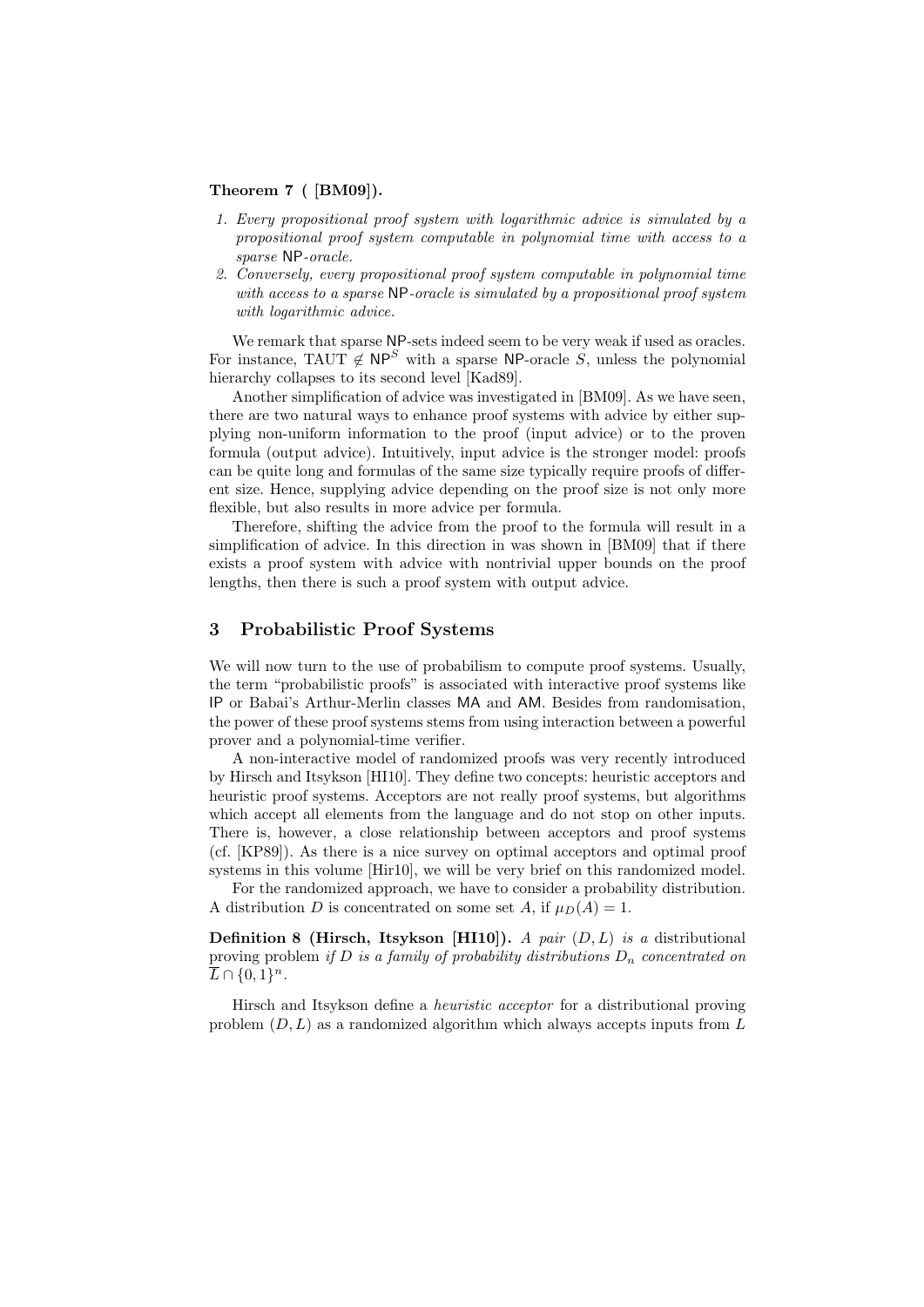and accepts inputs from  $\overline{L}$  only with small probability (see [Hir10] for the exact definition). For this model they show an optimality result:

**Theorem 9 (Hirsch, Itsykson [HI10]).** Let  $L$  be recursively enumerable and  $D$  be a polynomial-time samplable distribution. Then there exists an optimal automatizer for  $(D, L)$ .

The authors also consider heuristic proof systems and show interesting results on these systems with respect to automatizability, i. e., the problem to construct proofs for given formulas (see [Hir10]).

### 4 Quantum Proof Systems

As our last model we briefly mention quantum proof systems as introduced by Pudlák [Pud09]. Since Shor's polynomial-time quantum algorithm for factoring [Sho97], quantum computations are a computational model which has attracted an enormous amount of research. Recently, Pudlák investigated the usage of quantum rules in propositional proof systems [Pud09].

Pudlák first introduces a general model of quantum proof systems and then focuses on quantum Frege systems. Let us start with the general concept.

**Definition 10 (Pudlák [Pud09]).** A quantum proof system consists of a set  $A \subseteq \Sigma^*$  (the set of valid proofs) and a family of circuits  $C_n$  (the proof system) such that

- 1. A is decidable in polynomial time and  $C_n$  is P-uniform (Efficiency);
- 2. for any proof  $\pi \in A$ ,  $C_{|\pi|}(\pi)$  produces a superposition of strings of tautologies (Correctness);
- 3. for every tautology  $\varphi$  there exists  $\pi \in A$  such that  $\varphi$  occurs in the superposition of  $C_{|\pi|}(\pi)$  (Completeness).

Regarding the completeness condition, it is also important that by measuring  $C_{|\pi|}(\pi)$  we can obtain  $\varphi$  with a probability which is not too small. Hence quantum proof systems also have probabilistic aspects.

The next concept which Pudlák introduces are *quantum rules* which are based on unitary transformations. Using a finite set of quantum rules, Pudlák arrives at the notion of quantum Frege systems. Comparing quantum Frege with classical Frege systems, Pudlák obtains the surprising result that quantum Frege systems do not have shorter proofs, i. e., every quantum Frege system is simulated by a classical Frege system. On the other hand, it does not seem possible to extract classical proofs from quantum Frege proofs, i. e., under cryptographic assumptions quantum Frege systems are not p-simulated by classical Frege systems.

## 5 Conclusion

We conclude by mentioning that there are more interesting approaches which we did not cover in this survey. For instance, *space complexity* for proof systems was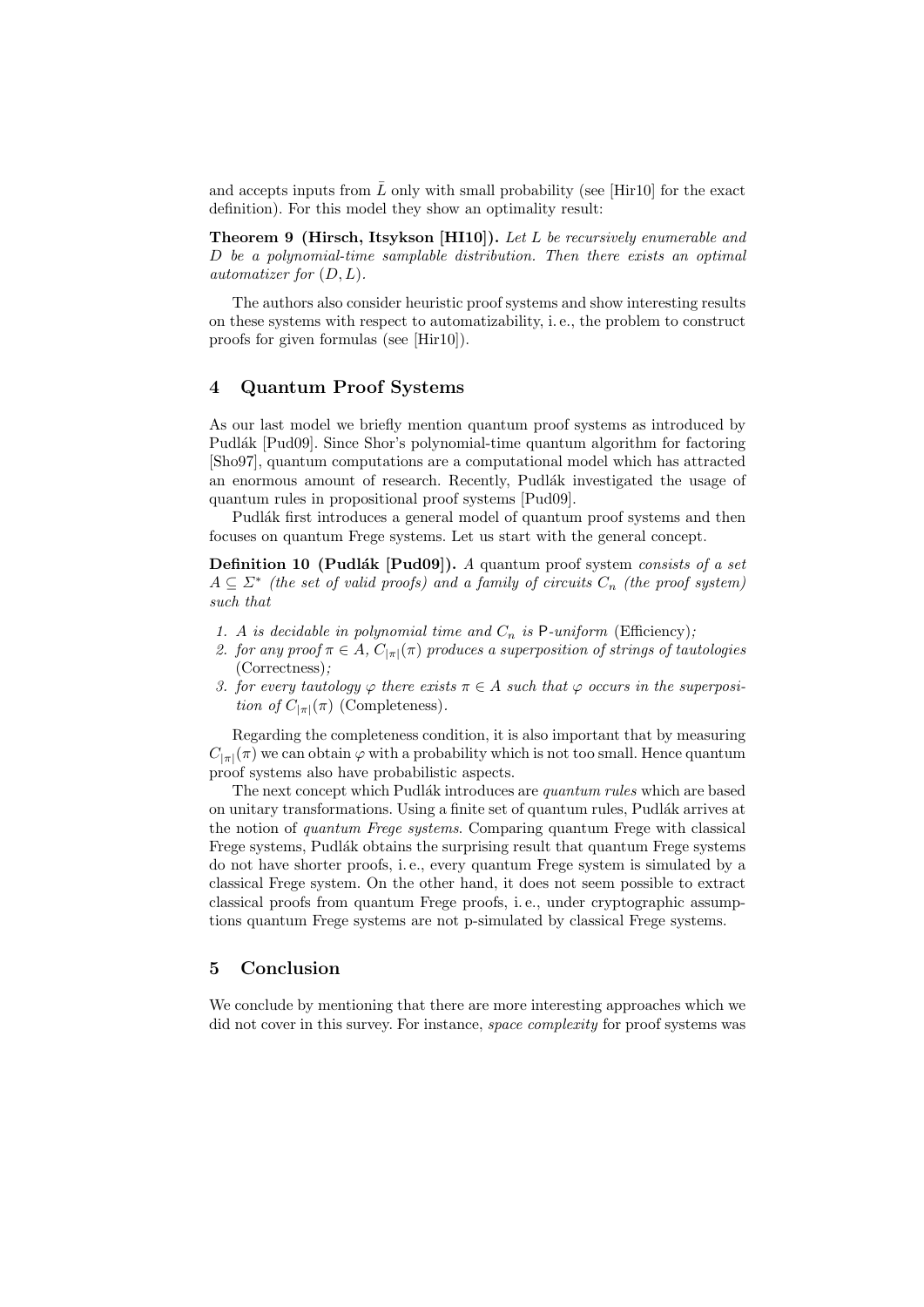intensively investigated in the context of Resolution [ET01, ABSRW02, BSN08]. Here the minimal space to refute a set of clauses is of particular interest as it corresponds to the memory consumption of modern SAT solvers which often combine DPLL algorithms with clause learning. Therefore, both lower bounds for Resolution space [ABSRW02,BSG03,EGM04,ET03] as well as optimal tradeoffs between space and length, i. e., between memory and run-time consumption, have been intensively studied [Nor06, NH08, BSN08, BSN09].

Another approach is to provide a finer analysis of proof lengths in the model of parameterized proof complexity. Parameterized resolution and, moreover, a general framework for parameterized proof complexity was recently introduced by Dantchev, Martin, and Szeider [DMS07]. In that paper, Dantchev et al. show a complexity gap in parameterized tree-like resolution for propositional formulas arising from translations of first-order principles. A purely combinatorial approach to obtain lower bounds to the proof size in parameterized tree-like resolution was developed in [BGL10].

Of course, non-classical proof complexity is still a relatively young area of research and many problems are still open. In particular, it is interesting to determine the relationship between the different approaches (e. g. with respect to simulations as in Theorem 7). We believe that further research into non-classical measures of proofs will both strengthen the connections between computational and proof complexity and lead to new insights for classical proof systems.

## References

- [ABSRW02] Michael Alekhnovich, Eli Ben-Sasson, Alexander A. Razborov, and Avi Wigderson. Space complexity in propositional calculus. SIAM Journal on Computing, 31(4):1184–1211, 2002.
- [AKMT00] V. Arvind, Johannes Köbler, Martin Mundhenk, and Jacobo Torán. Nondeterministic instance complexity and hard-to-prove tautologies. In Proc. 17th Symposium on Theoretical Aspects of Computer Science, volume 1770 of Lecture Notes in Computer Science, pages 314–323. Springer-Verlag, Berlin Heidelberg, 2000.
- [BGL10] Olaf Beyersdorff, Nicola Galesi, and Massimo Lauria. The strength of parameterized tree-like resolution. Preprint, 2010.
- [BKM09] Olaf Beyersdorff, Johannes Köbler, and Sebastian Müller. Nondeterministic instance complexity and proof systems with advice. In Proc. 3rd International Conference on Language and Automata Theory and Applications, volume 5457 of Lecture Notes in Computer Science, pages 164 – 175. Springer-Verlag, Berlin Heidelberg, 2009.
- [BM] Olaf Beyersdorff and Sebastian Müller. A tight Karp-Lipton collapse result in bounded arithmetic. ACM Transactions on Computational Logic. To appear.
- [BM08] Olaf Beyersdorff and Sebastian Müller. A tight Karp-Lipton collapse result in bounded arithmetic. In Proc. 17th Annual Conference on Computer Science Logic, volume 5213 of Lecture Notes in Computer Science, pages 199 – 214. Springer-Verlag, Berlin Heidelberg, 2008.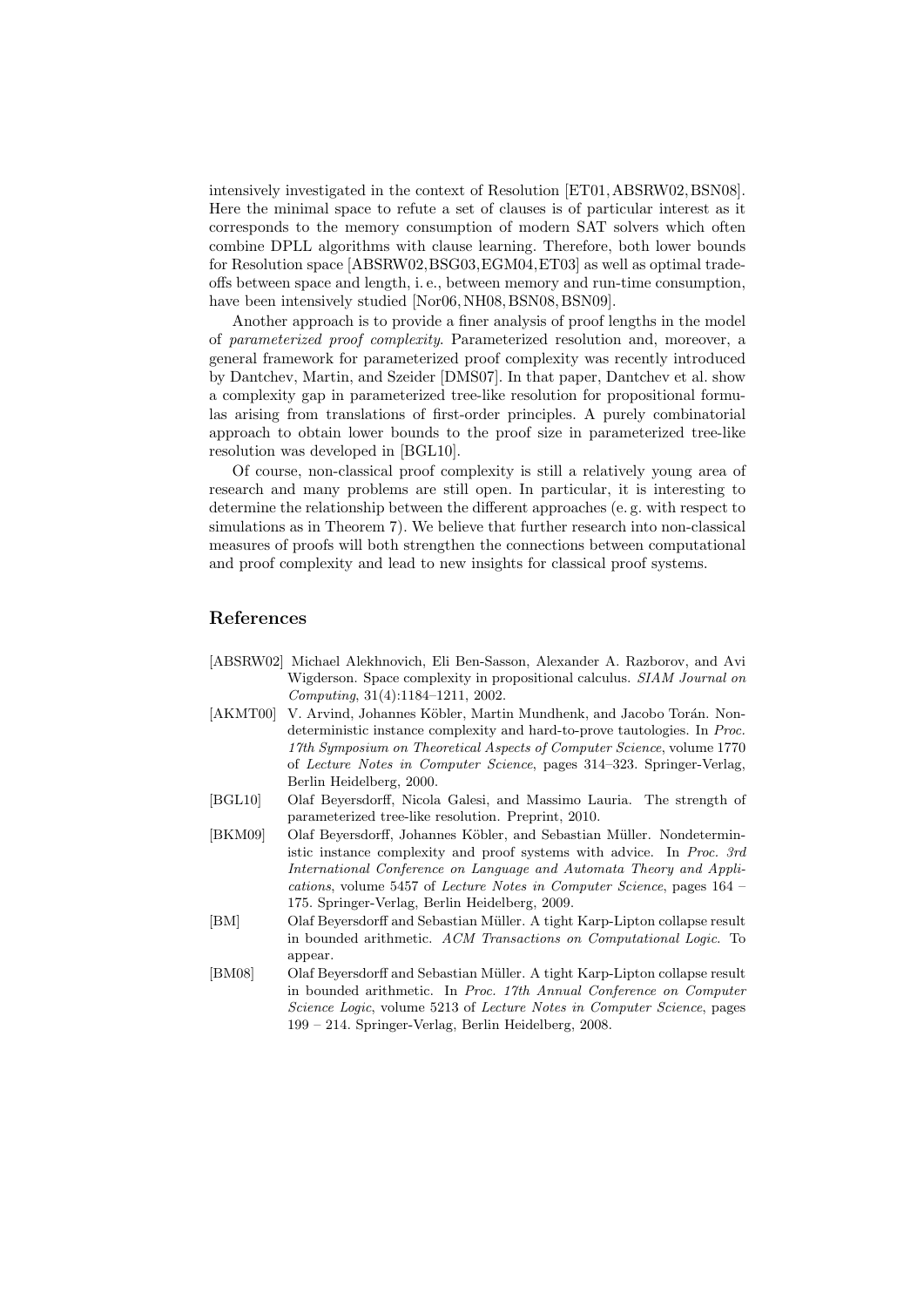| [BM09] | Olaf Beversdorff and Sebastian Müller. Does advice help to prove propo-  |
|--------|--------------------------------------------------------------------------|
|        | sitional tautologies? In Proc. 12th International Conference on Theory   |
|        | and Applications of Satisfiability Testing, volume 5584 of Lecture Notes |
|        | in Computer Science, pages 65 – 72. Springer-Verlag, Berlin Heidelberg,  |
|        | 2009.                                                                    |

- [BS09] Olaf Beyersdorff and Zenon Sadowski. Characterizing the existence of optimal proof systems and complete sets for promise classes. In Proc. 4th International Computer Science Symposium in Russia, volume 5675 of Lecture Notes in Computer Science, pages 47 – 58. Springer-Verlag, Berlin Heidelberg, 2009.
- [BSG03] Eli Ben-Sasson and Nicola Galesi. Space complexity of random formulae in resolution. Random Structures and Algorithms, 23(1):92–109, 2003.
- [BSN08] Eli Ben-Sasson and Jakob Nordström. Short proofs may be spacious: An optimal separation of space and length in resolution. In Proc. 49th IEEE Symposium on the Foundations of Computer Science, pages 709–718, 2008.
- [BSN09] Eli Ben-Sasson and Jakob Nordström. Understanding space in resolution: Optimal lower bounds and exponential trade-offs. Technical Report TR09- 034, Electronic Colloquium on Computational Complexity, 2009.
- [Cai07] Jin-Yi Cai.  $S_2^p \subseteq ZPP^{NP}$ . Journal of Computer and System Sciences, 73(1):25–35, 2007.
- [CK07] Stephen A. Cook and Jan Krajíček. Consequences of the provability of  $NP \subseteq P/poly$ . The Journal of Symbolic Logic, 72(4):1353-1371, 2007.
- [CR79] Stephen A. Cook and Robert A. Reckhow. The relative efficiency of propositional proof systems. The Journal of Symbolic Logic, 44(1):36–50, 1979.
- [DMS07] Stefan S. Dantchev, Barnaby Martin, and Stefan Szeider. Parameterized proof complexity. In Proc. 48th IEEE Symposium on the Foundations of Computer Science, pages 150–160, 2007.
- [EGM04] Juan Luis Esteban, Nicola Galesi, and Jochen Messner. On the complexity of resolution with bounded conjunctions. Theoretical Computer Science, 321(2–3):347–370, 2004.
- [ET01] Juan Luis Esteban and Jacobo Torán. Space bounds for resolution. Information and Computation, 171(1):84–97, 2001.
- [ET03] Juan Luis Esteban and Jacobo Tor´an. A combinatorial characterization of treelike resolution space. Information Processing Letters, 87(6):295–300, 2003.
- [FS04] Lance Fortnow and Rahul Santhanam. Hierarchy theorems for probabilistic polynomial time. In Proc. 45th IEEE Symposium on the Foundations of Computer Science, pages 316–324, 2004.
- [FST05] Lance Fortnow, Rahul Santhanam, and Luca Trevisan. Hierarchies for semantic classes. In Proc. 37th ACM Symposium on Theory of Computing, pages 348–355, 2005.
- [GMR89] O. Goldreich, S. Micali, and C. Rackoff. The knowledge complexity of interactive proof systems. SIAM Journal on Computing, 18(2):186–208, 1989.
- [HI10] Edward A. Hirsch and Dmitry Itsykson. On optimal heuristic randomized semidecision procedures, with application to proof complexity. In Proc. 27th Symposium on Theoretical Aspects of Computer Science, pages 453– 464, 2010.
- [Hir10] Edward A. Hirsch. Optimal acceptors and optimal proof systems. In Proc. 7th Conference on Theory and Applications of Models of Computation. Springer-Verlag, Berlin Heidelberg, 2010.